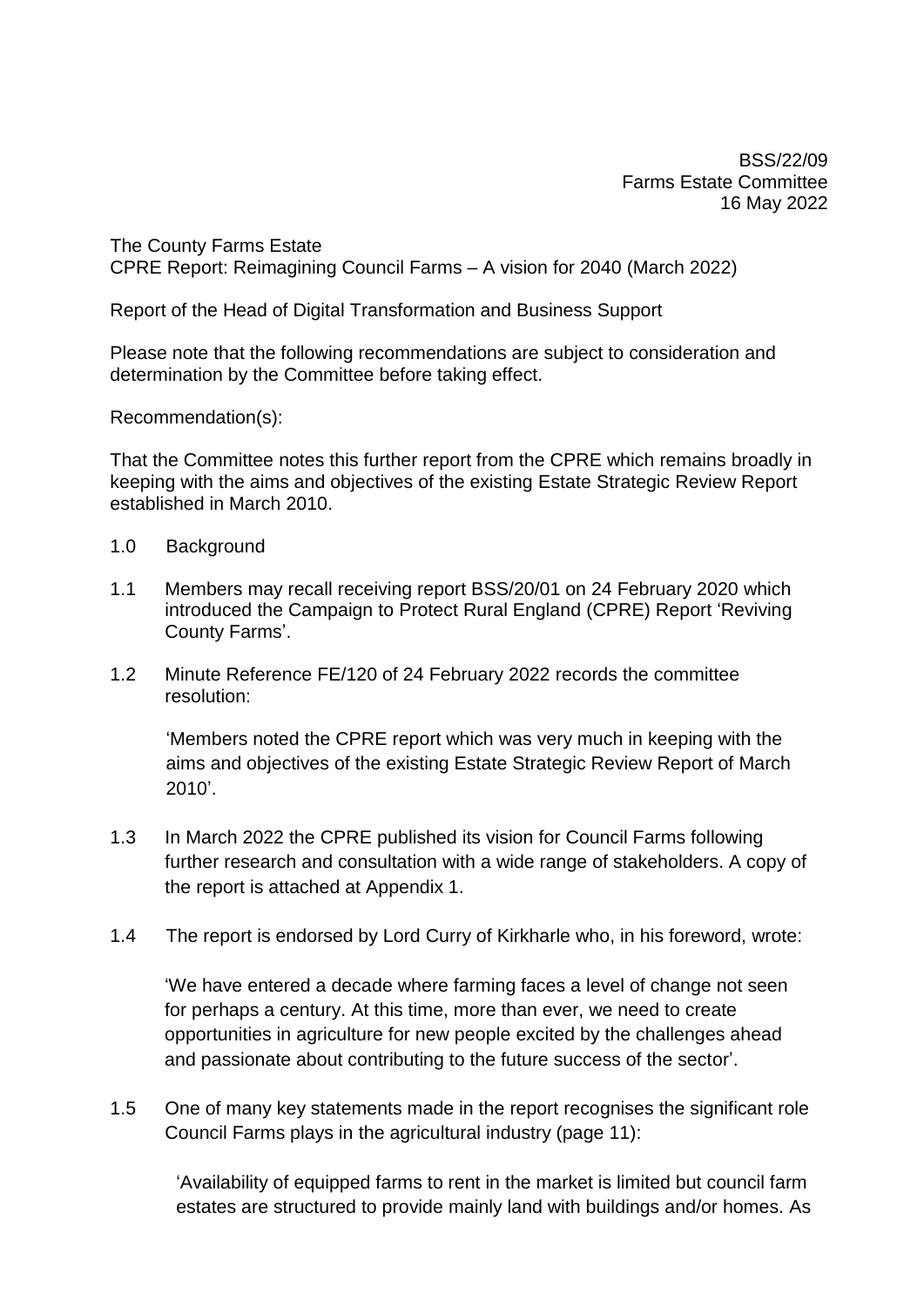such and for their scale they have a disproportionate value for supporting the most talented into farming who may lack capital. They play a distinctive public service role to rejuvenate farming and ultimately to de-risk the supply of skilled, resourceful and passionate people into the sector and potentially, if such links could be forged, onto other institutional and private estates'.

- 2.0 Summary of report findings
- 2.1 The Vision:
	- (i) In 2040, council farms are valued by local people, are actively contributing to the UK's climate commitments and are identified as highquality natural assets. They are secured and managed for the benefit of the whole community including prospective, new and existing tenants and others making a living from the land.
	- (ii) Local authorities In 2040 council-owned farmland is secured by a strong national narrative of taking the holistic best-value approach to municipal assets. It is managed in the public interest to deliver important global, national and local objectives, decided democratically. As a result, its value is fully recognised and councils no longer reduce their estates to tackle short-term budgetary pressures. After 20 years of sustained investment, the national area of council farm estates has grown significantly and most farm estates are stable and expanding. Council farmland hosts a diverse mix of tenants - private and family business but also community enterprise models - working in partnership with their council to be local beacons of innovative sustainable climate and nature-friendly farming.
	- (iii) Farmers and growers Councils are making the most of the potential of their farmland to provide opportunities for people from all backgrounds to work the land in their own right, supporting them to develop sustainable businesses and livelihoods, which benefit the wider local community. This has helped revitalise the land-based sector, by supporting progressive farmers and bringing in new, diverse, resourceful people equipped to produce food sustainably, in tune with nature and delivering net zero and beyond.
	- (iv) Local people **-** Council farmland is secured for the benefit of the whole community both now and in the future. Local people are meaningfully engaged as key stakeholders directly and through a range of community groups in developing estate management plans, in understanding and valuing the benefits that council farmland provides and engaging with the opportunities it brings. Council farmland is recognised as special for generally giving citizens a stake and a sense of connection with their local farmed countryside and those working and stewarding the land. This is strengthened by council farms, which choose to make supplying food locally, educational and recreational access and other services a part of their approach.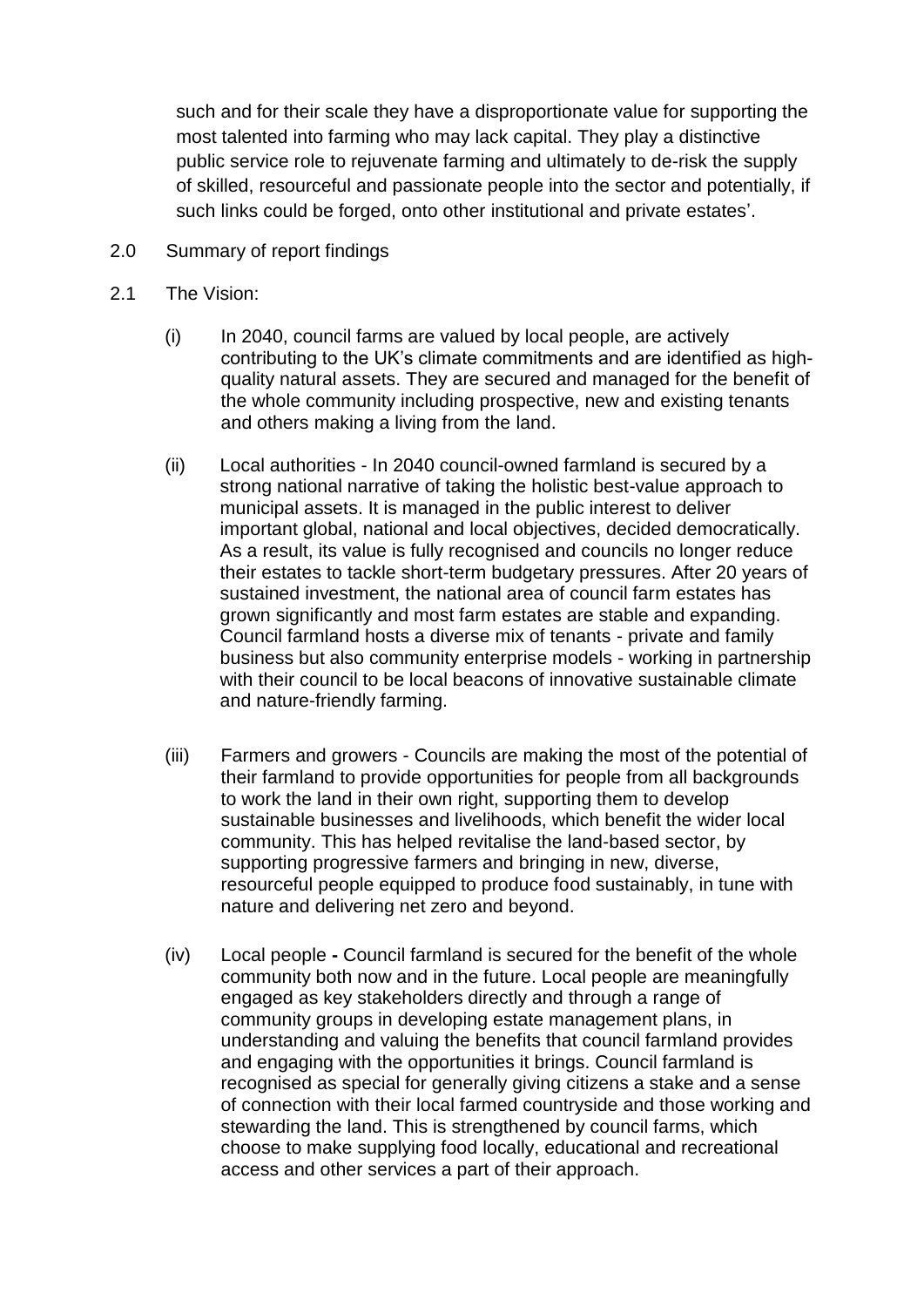- 2.2 Summary of report recommendations:
- 2.2.1 Central government should:
	- (a) Build consensus around a new unifying purpose for the nation's council farm estate that frames a long-term national strategy and five year action plan which will guide local authorities to optimise management of their farm assets for delivering greater public benefits.
	- (b) Support councils in developing new integrated strategies for their farm estates which build on local good practice to join up delivery of national and local social, economic and environmental objectives.
	- (c) Harmonise and develop tools to recognise the value of public land which incorporate revenue, financial and natural capital values and wider social, economic and environmental public benefits and support local authorities to deploy these to better manage their farmland estates.
	- (d) Reform reporting requirements on council farmland by updating information collected and reported locally and nationally to improve public understanding and scrutiny including on the nature and extent of holdings, support for new and existing tenants and public value including delivery of public goods.
	- (e) Join up existing government Future Farming and Countryside Programme and other initiatives to maximise returns on cohesive investment in council farms and their agricultural transition.
	- (f) Ensure sustained investment in and enhancement of council farms for the medium to long term by building for example on the government's own New Entrants scheme proposed financing for council estates.
	- (g) Give councils a duty to assess wider social, economic and environmental benefits of planned uses in achieving best consideration when disposing of farms and farmland and to involve local communities in setting goals for their council farm estate and how it is to be managed. Ensure local people are properly informed of sales and that local not-for-profit models are considered as preferred options before sale.
	- (h) Legislate to give councils a duty to put in place a net gain policy to enable judicious sales and purchases of land which protects and enhances the extent and quality of their farm estates for the future.
- 2.2.2 With support from central government, local authorities should:
	- (i) Increase the access-routes and progression opportunities to work council farmland by developing new incubator and accelerator models to induct and equip more new entrants from all backgrounds to take up new opportunities on council farm estates and elsewhere.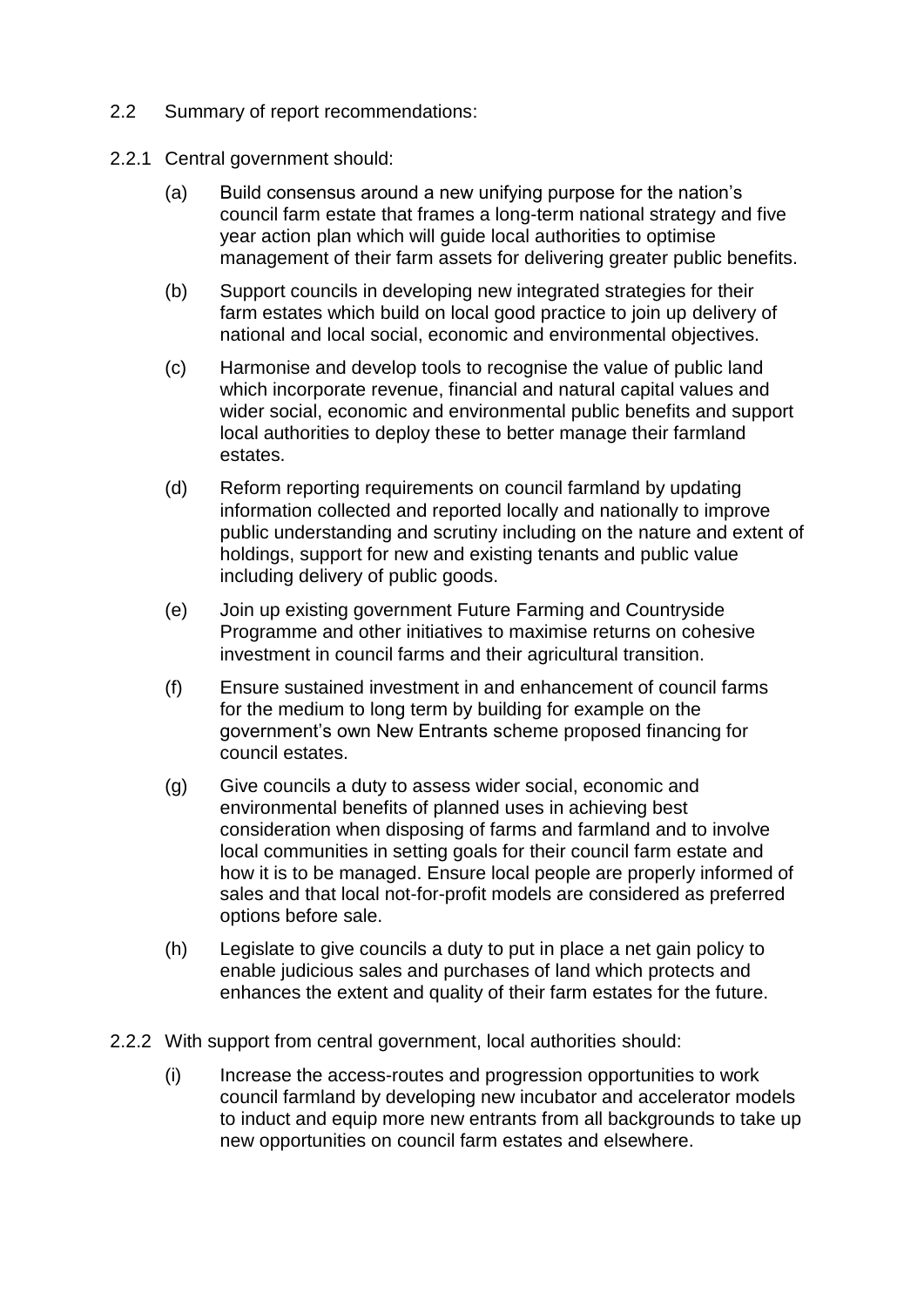- (j) Help new entrants, existing tenants and others working council farmland to realise local, novel and higher value market opportunities including supply via dynamic local procurement into council facilities.
- 3.0 Options/Alternatives
- 3.1 Alternative options have been considered and discounted as they are believed to either be contrary to current Estate policy and/or not in the best financial interests of the Estate.
- 4.0 Consultations/Representations/Technical Data
- 4.1 The views and opinions of the Devon Federation of Young Farmers Clubs and the Estate Tenants Association will be presented by the two co-opted members to the committee.
- 4.2 No other parties have been consulted and no other representations have been received
- 4.3 The technical data is believed to be true and accurate.
- 5.0 Financial Considerations
- 5.1 The Author is not aware of any financial issues arising from this report.
- 6.0 Legal Considerations
- 6.1 The Author is not aware of any legal issues arising from this report.
- 7.0 Environmental Impact Considerations (Including Climate Change)
- 7.1 The Author is not aware of any environmental impact (including climate change) issues arising from this report.
- 8.0 Equality Considerations
- 8.1 The Author is not aware of any equality issues arising from this report.
- 9.0 Risk Management Considerations
- 9.1 The Author is not aware of any obvious risks to manage.
- 10.0 Public Health Impact
- 10.1 The Author is not aware of any public health impact.